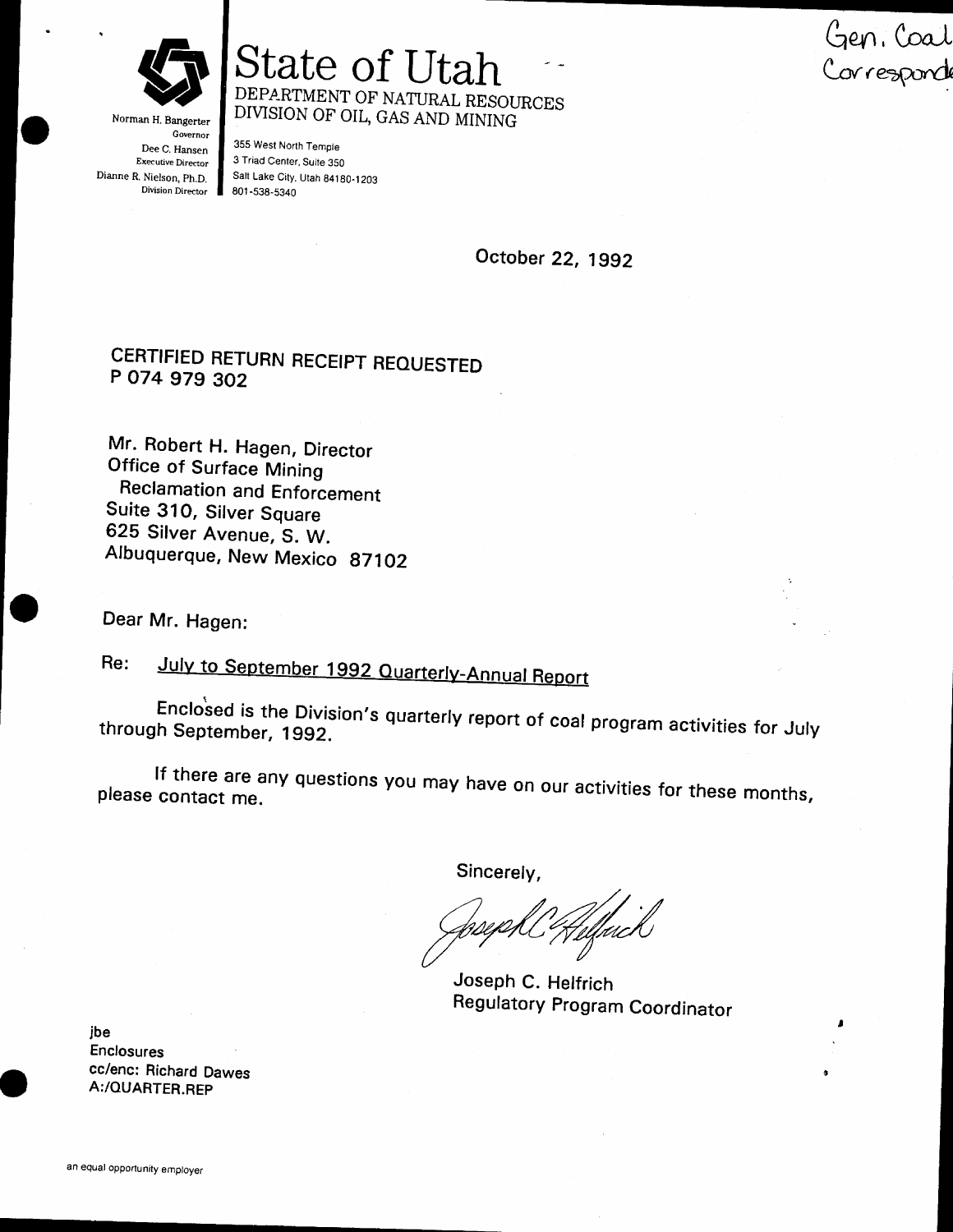# STATE OUARTERLY-ANNUAL REPORT

# Period Covered By This Report From July 1, 1992 To September 30, 1992

Name of State Utah

#### DESCRIPTION OF ACTIVITY lEnter Numbers for Activity in Column)

# Permanent Program (Page 1)

|    |    | Permanent Program (Page 1)                                                           | <b>TOTAL</b><br><b>NUMBER</b>                                     | <b>COMMENTS (Use</b><br>additional sheets<br>if necessary)           |
|----|----|--------------------------------------------------------------------------------------|-------------------------------------------------------------------|----------------------------------------------------------------------|
| Α. | 1. | Permitting Activity:<br>Mining: $1*$                                                 |                                                                   |                                                                      |
|    |    | (a) Applications Received<br>(c) Amendments Received<br>(d) Permit Amendments Issued | <u>4</u><br>$\overline{1}$<br>$\frac{31}{34}$                     | See Addendum A<br>See Addendum A<br>See Addendum B<br>See Addendum B |
|    | 2. | Exploration:<br>(a) Applications Received                                            |                                                                   | See Addendum C                                                       |
|    | 3. | Bonds:                                                                               | $\frac{3}{5}$                                                     | See Addendum D                                                       |
| В. |    | Complaints: <sup>1*</sup>                                                            | $\mathbf{o}$                                                      |                                                                      |
| C. |    | Enforcement Actions: <sup>3*</sup>                                                   |                                                                   |                                                                      |
|    |    | 1. Administrative Conferences and Hearings: <sup>2*</sup>                            |                                                                   |                                                                      |
|    |    | (a) Assessment Conferences Conducted<br>(1) Number of Penalty Assessments            | 5 <sub>1</sub>                                                    |                                                                      |
|    |    | Appealed to Board                                                                    |                                                                   |                                                                      |
|    |    | (b) Enforcement Appeal Hearings                                                      | $\begin{array}{c}\n0 \\ \hline\n0 \\ 2 \\ \hline\n1\n\end{array}$ |                                                                      |
|    |    | (1) Number of Informal Hearings                                                      |                                                                   |                                                                      |
|    |    | (2) Number of Formal Hearings<br>2. Court Adjudication: <sup>1*</sup>                |                                                                   |                                                                      |
|    |    |                                                                                      |                                                                   |                                                                      |
|    |    |                                                                                      |                                                                   |                                                                      |
|    |    | 3. Number of Injunctions                                                             | $\begin{array}{c}\n0 \\ 0 \\ \hline\n0\n\end{array}$              |                                                                      |
|    | 4. | Enforcement Action Taken on Permittees                                               |                                                                   |                                                                      |
|    |    | That Have Developed a Pattern of                                                     |                                                                   |                                                                      |
|    |    |                                                                                      | 0                                                                 |                                                                      |
|    | 5. | Suspended Permits                                                                    | <u>୦</u>                                                          |                                                                      |
|    | 6. |                                                                                      | $\overline{0}$                                                    |                                                                      |
|    | 7. |                                                                                      |                                                                   |                                                                      |
|    | 8. | Number of Informal Hearings Resulting From                                           |                                                                   |                                                                      |
|    |    | Permit Revocations, Pattern of Violations,                                           |                                                                   |                                                                      |
|    |    |                                                                                      | 1                                                                 |                                                                      |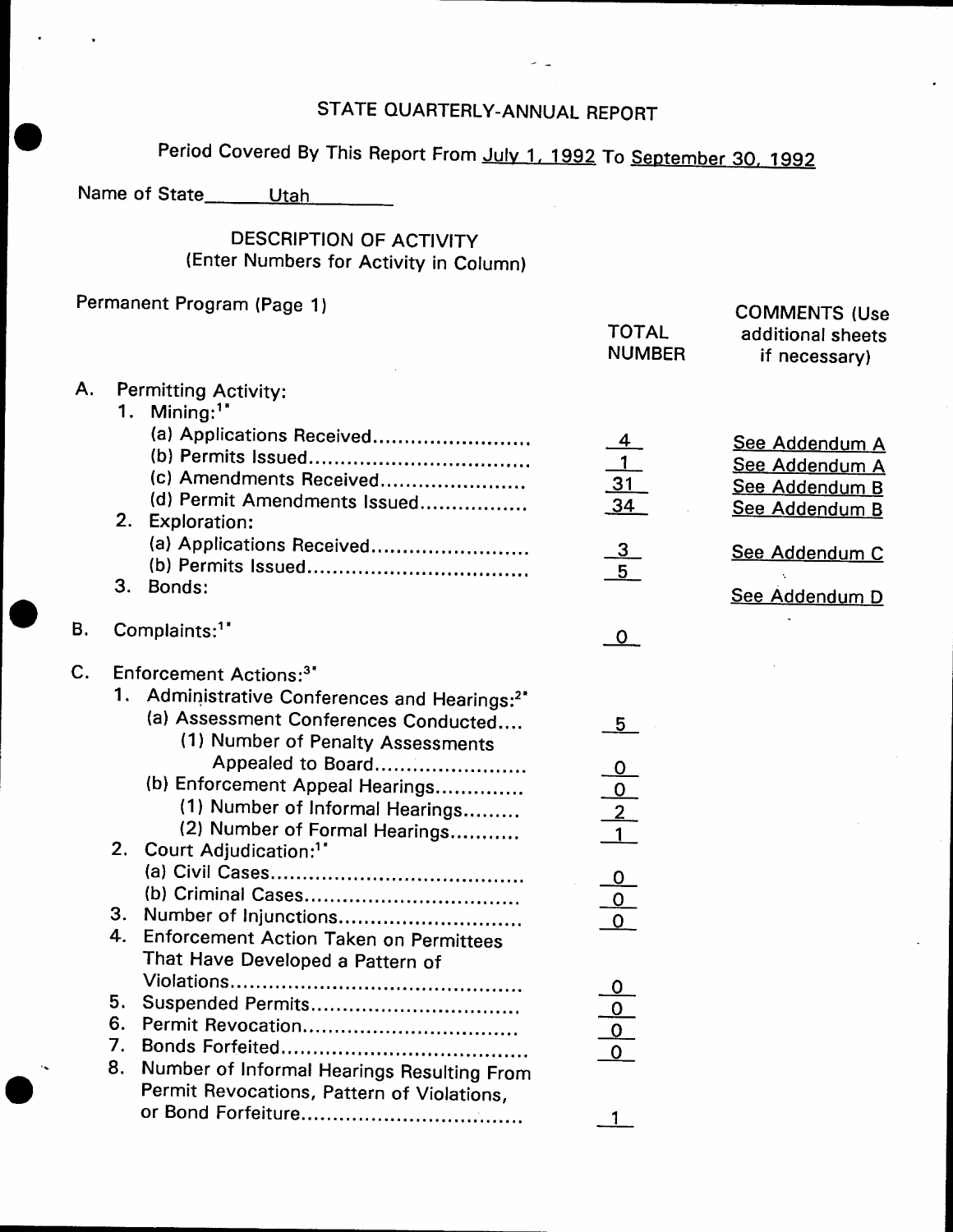Permanent Program (Page 2)

|               | <b>COMMEN</b> |
|---------------|---------------|
| <b>TOTAL</b>  | additiona     |
| <b>NUMBER</b> | if nece       |
|               |               |
|               |               |

| <b>COMMENTS</b> (use |
|----------------------|
| additional sheets    |
| if necessary)        |

|    | 9.<br>Number of Formal Hearings Resulting From<br>Permit Revocations, Pattern of Violations,                   |                                |
|----|----------------------------------------------------------------------------------------------------------------|--------------------------------|
| D. | Lands Unsuitable Activity: <sup>1*</sup><br>1. Petitions Received:                                             |                                |
|    | (a) Number of Petitions<br>(b) Acreage Involved<br>2.<br>Final Decisions on Petitions Approved                 |                                |
|    | З.<br>If Approved, Number of Acres Designated                                                                  | $\mathbf 0$                    |
|    | Unsuitable for Mining<br>4. Number of Claims Filed and Accepted for<br>Valid Existing Rights                   | $\Omega$                       |
| E. | Administrative Activity: <sup>1*</sup>                                                                         |                                |
|    | 1. Authorized State Positions<br>2. State Position Vacancies<br>3.<br>Number of Active Inspection Personnel    | <u> 23.5</u><br>$\overline{0}$ |
| F. | <b>Public Hearings:</b><br>Regulatory Program (Explain in Comments)<br>2.<br>З.<br>Other (Explain in Comments) |                                |

 $1*$ Also Provided in the OSM 51 A, B Interim Grant Report.  $2*$ 

Also provided in the Bimonthly Report to Bernie Freeman, OSM/AFO.  $3*$ 

Provided in the Interim Grant Report, Bimonthly report and OSM/AFO data base files.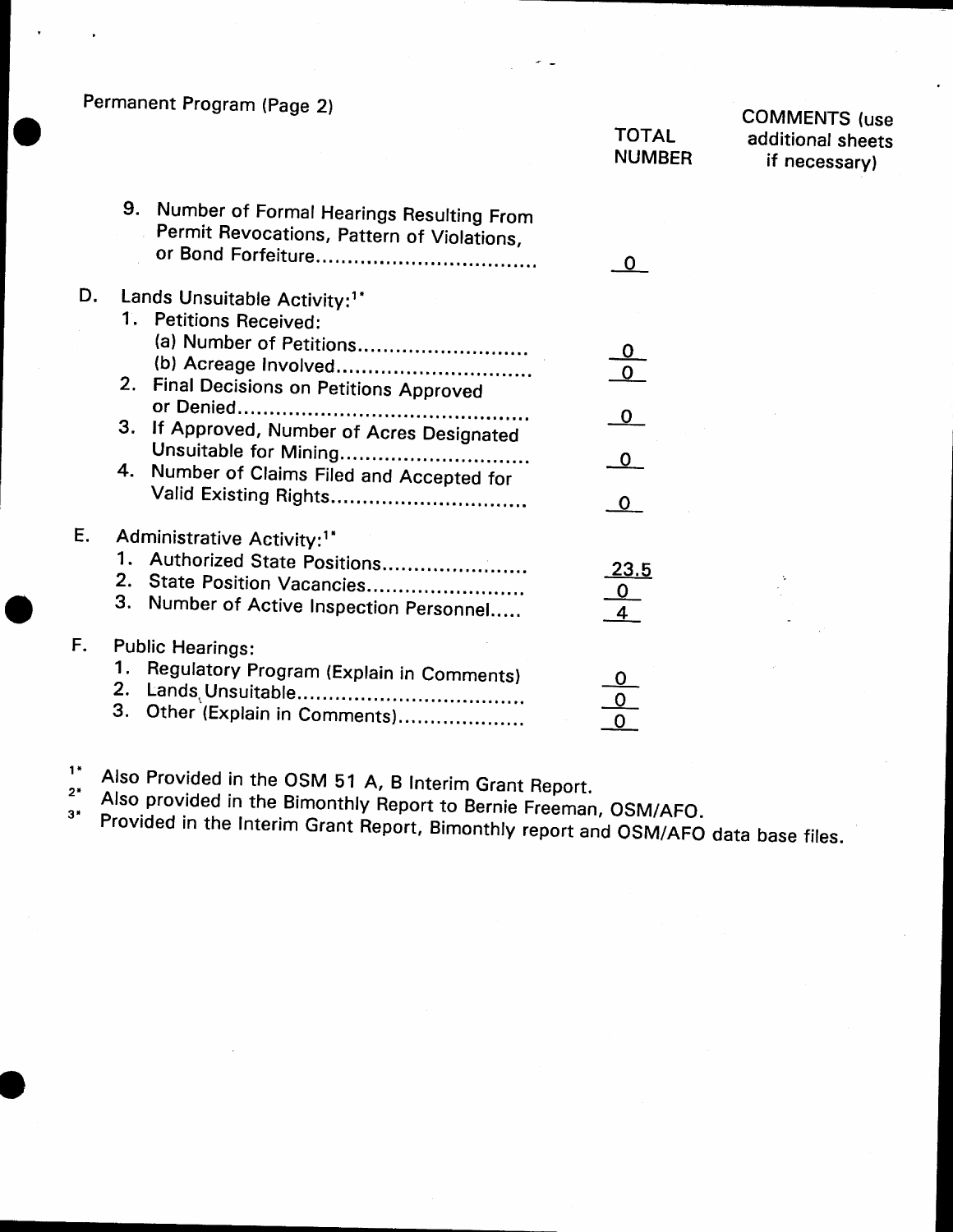# **Addendum A**

لداح

# **Applications Received**

#### Received

| Andalex Resources, Inc.                  | 8/24/92 |
|------------------------------------------|---------|
| <b>IBC in AEP Lease</b>                  | 8/24/92 |
| <b>Sunnyside Cogeneration Associates</b> | 8/20/92 |
| <b>IBC</b> - Rilda Canyon                | 9/18/92 |

**New Permits** 

 $\hat{\mathbf{v}}$ 

**Issued** 

Andalex Resources, Inc.

9/23/92 Withdrawn 10/13/92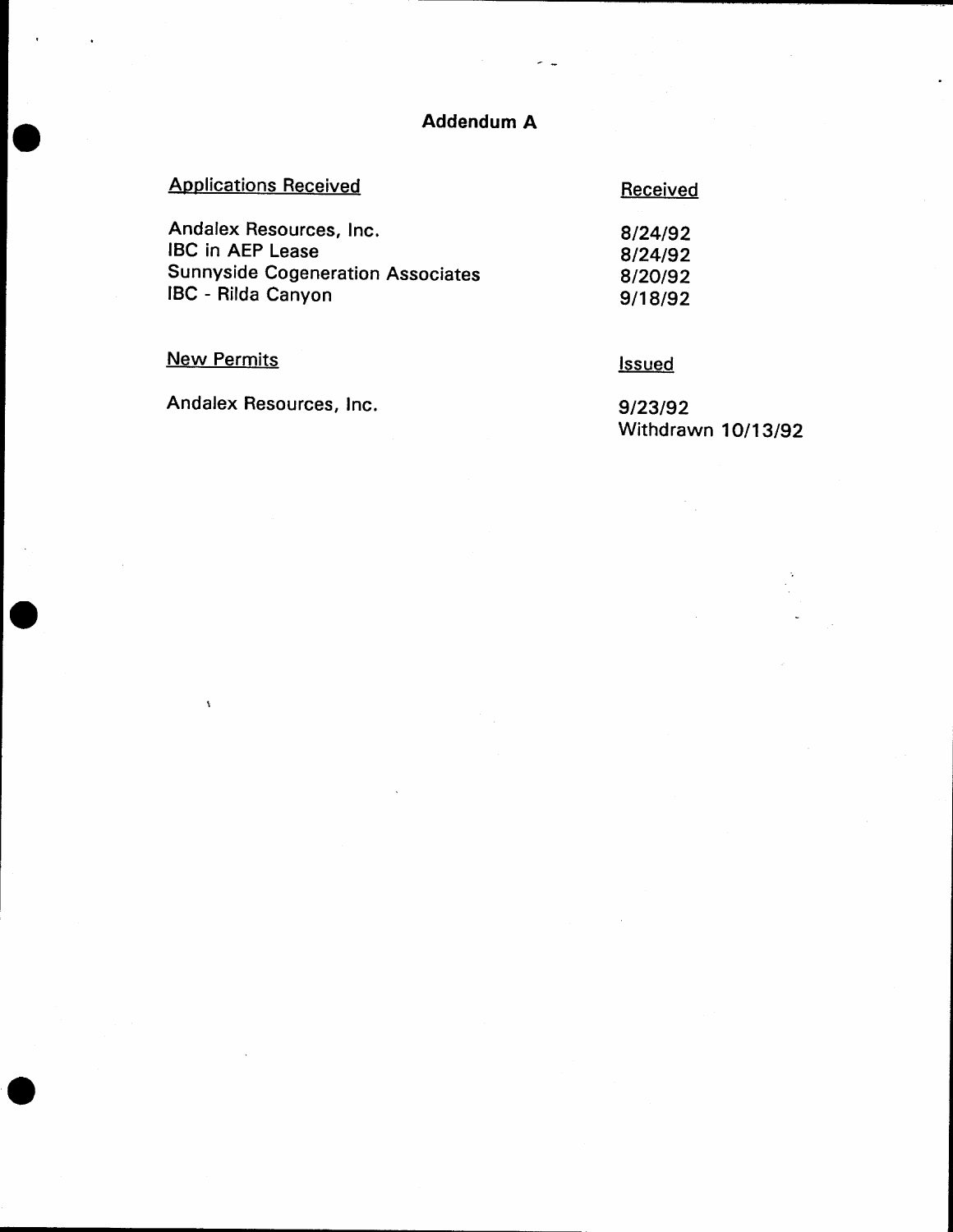\*\* AMENDMENTS RECEIVED AND APPROVED FROM 07/01/92 - 09/30/92 \*\*

-- RECEIVED --

C/007/004-92E Price River Complex 1) Castle Gate Coal Company TITLE: REVEGETATION PLAN RECEIVED 08/24/92 C/007/005-92G Skyline Mine 2) Utah Fuel Company TITLE: WASTE ROCK EXPANSION RECEIVED 07/06/92 C/007/005-92H Skyline Mine 3) Utah Fuel Company TITLE: RR CULVERT RECEIVED 07/08/92 C/007/005-921 Skyline Mine 4) Utah Fuel Company TITLE: RRLO OPEN COAL STORAGE RECEIVED 09/08/92 **Star Point Mines** C/007/006-92I 5) Cyprus-Plateau Mining Co. TITLE: WEATHER STATION RECEIVED 09/11/92 C/007/013-928 Geneva Mine 6) Kaiser Coal TITLE: BORROW AREA ACCESS ROAD RECEIVED 07/30/92 Gordon Creek No. 2 & 7 C/007/016-92A 7) Beaver Creek Coal Company TITLE: PHASE II BOND RELEASE RECEIVED 08/27/92 8) Soldier Creek Coal Company C/007/018-92E Soldier Canyon Mine TITLE: RESPONSE TO RENEWAL DEFICIENCIES RECEIVED 09/08/92 Centennial Project/Pinnac C/007/019-92E 9) Andalex Resources, Inc. TITLE: IBC-CENTENNIAL SEAM RECEIVED 08/21/92 C/015/004-92A Huntington Canyon NO. 4 10) Beaver Creek Coal Company TITLE: PHASE II BOND RELEASE RECEIVED 08/27/92 Trail Mountain #9 Mine C/015/009-92B 11) Beaver Creek Coal Company TITLE: BTCA AMMENDMENT RECEIVED 08/31/92 C/015/017-92B Des-Bee-Dove Mines 12) Utah Power and Light TITLE: L& F REVISION **RECEIVED 07/10/92** Deer Creek Mine C/015/018-92D 13) Utah Power and Light TITLE: L & F REVISION RECEIVED 07/10/92 C/015/018-92E Deer Creek Mine 14) Utah Power and Light TITLE: UPDATED PERMIT PLAN RECEIVED 07/20/92 C/015/018-92F Deer Creek Mine 15) Utah Power and Light TITLE: IBC RECEIVED 09/17/92 C/015/019-92D Cottonwood/Wilberg Mines 16) Utah Power and Light TITLE: CHANNEL CANYON RECEIVED 07/27/92 Trail Canyon Mine 17) Co-op Mining Company C/015/021-92D TITLE: PICNIC AREA SED CONTROL RECEIVED 09/08/92 C/015/021-92E Trail Canyon Mine 18) Co-op Mining Company<br>TITLE: 91 PLANT SURVEY APP 11B RECEIVED 08/26/92 Bear Creek Canyon Mine 19) Co-op Mining Company C/015/025-92G TITLE: DIVERSION REVISIONS

Bear Creek Canyon Mine

C/015/025-92H

20) Co-op Mining Company TITLE: BATHHOUSE

RECEIVED 07/14/92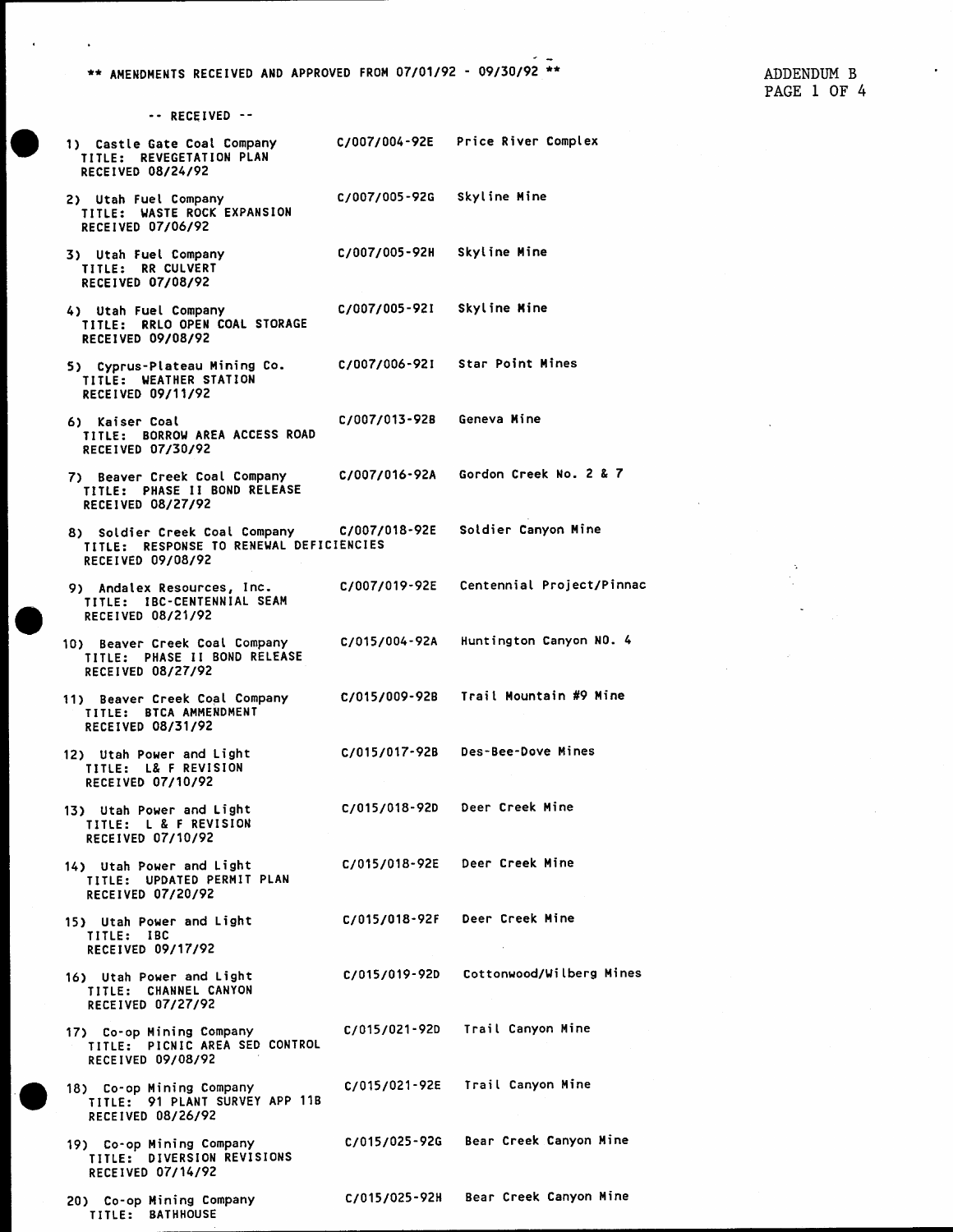$\ddot{\phantom{a}}$ 

 $\ddot{\phantom{0}}$ 

| 21) Co-op Mining Company<br>TITLE: WATER RIGHTS UPDATE<br>RECEIVED 08/17/92          |                                                                                     |                            | C/015/025-92I Bear Creek Canyon Mine                          |
|--------------------------------------------------------------------------------------|-------------------------------------------------------------------------------------|----------------------------|---------------------------------------------------------------|
| 22) Co-op Mining Company<br>TITLE: REVISED PHC<br>RECEIVED 08/17/92                  |                                                                                     |                            | C/015/025-92J Bear Creek Canyon Mine                          |
| 23) Co-op Mining Company<br>TITLE: UPPER BEAR FAN PORTAL<br><b>RECEIVED 08/24/92</b> |                                                                                     |                            | C/015/025-92K Bear Creek Canyon Mine                          |
| 24) Co-op Mining Company<br>TITLE: 1991 PLANT SURVEY<br>RECEIVED 08/26/92            |                                                                                     |                            | C/015/025-92L Bear Creek Canyon Mine                          |
| 25) Co-op Mining Company<br>TITLE: VEG MAP<br>RECEIVED 08/17/92                      |                                                                                     | C/015/025-92M              | Bear Creek Canyon Mine                                        |
| 26) Co-op Mining Company<br>TITLE: C-13AU<br><b>RECEIVED 09/14/92</b>                |                                                                                     | C/015/025-920              | Bear Creek Canyon Mine                                        |
| 27) Co-op Mining Company<br>TITLE: ERODED TIPPLE SLOPE<br>RECEIVED 09/14/92          |                                                                                     |                            | C/015/025-92P Bear Creek Canyon Mine                          |
| 28) Genwal Coal Company<br>TITLE: A PAGE REPLACEMENT<br>RECEIVED 09/25/92            |                                                                                     |                            | C/015/032-92J Crandall Canyon Mine                            |
| 29) Plateau Mining Co. (C007/006)<br>RECEIVED 09/02/92                               | TITLE: EXP OUTSIDE PERMIT AREA                                                      | <b>E/007/006-92B</b>       | STARPOINT (EXP-outside pe                                     |
| TITLE: IBC EXP<br><b>RECEIVED 08/07/92</b>                                           | 30) Plateau Mining Co. (C007/006) = E/007/006-92G                                   |                            | STARPOINT (EXP-outside pe                                     |
| 31)<br>RECEIVED 07/28/92                                                             | TITLE: COTTONWOOD CANYON CANYON EXP.                                                | E/015/018-92B              |                                                               |
|                                                                                      | -- APPROVED --                                                                      |                            |                                                               |
| 1) Castle Gate Coal Company<br>TITLE:<br><b>REFUSE PILE</b><br>APPROVED 09/25/92     |                                                                                     |                            | C/007/004-91D Price River Complex                             |
| TITLE: HARDSCRABBLE SUBMITTAL<br>APPROVED 07/10/92                                   |                                                                                     |                            | 2) Castle Gate Coal Company c/007/004-92A Price River Complex |
| APPROVED 07/10/92                                                                    | TITLE: ABATEMENT PLZANS FOR N-92-39-03-02                                           |                            | 3) Castle Gate Coal Company c/007/004-92C Price River Complex |
| 4) Utah Fuel Company<br>TITLE: SED POND CALCULATIONS<br>APPROVED 09/30/92            |                                                                                     | C/007/005-91G Skyline Mine |                                                               |
| APPROVED 08/10/92                                                                    | 5) Utah Fuel Company 6/007/005-920<br>TITLE: DIVISION ORDER RESPONSE TO #'S 92A & B |                            | Skyline Mine                                                  |
| A) Heak Enal Campanic                                                                |                                                                                     | A/007/005.024              |                                                               |

- 6) Utah Fuel Company<br>TITLE: WASTE ROCK EXPANSION<br>APPROVED 08/13/92 C/007/005-92G Skyline Mine  $\sim$
- 7) Utah Fuel Company<br>TITLE: RR CULVERT C/007/005-92H Skyline Mine APPROVED 07/09/92
- 8) Cyprus-Plateau Mining Co.<br>TITLE: IBC MAIN DEVELOPMENT C/007/006-92C Star Point Mines APPROVED 07/14/92
- 9) Cyprus-Plateau Mining Co.<br>TITLE: ROAD CLASSIFICATION<br>APPROVED 08/07/92

C/007/006-92E Star Point Mines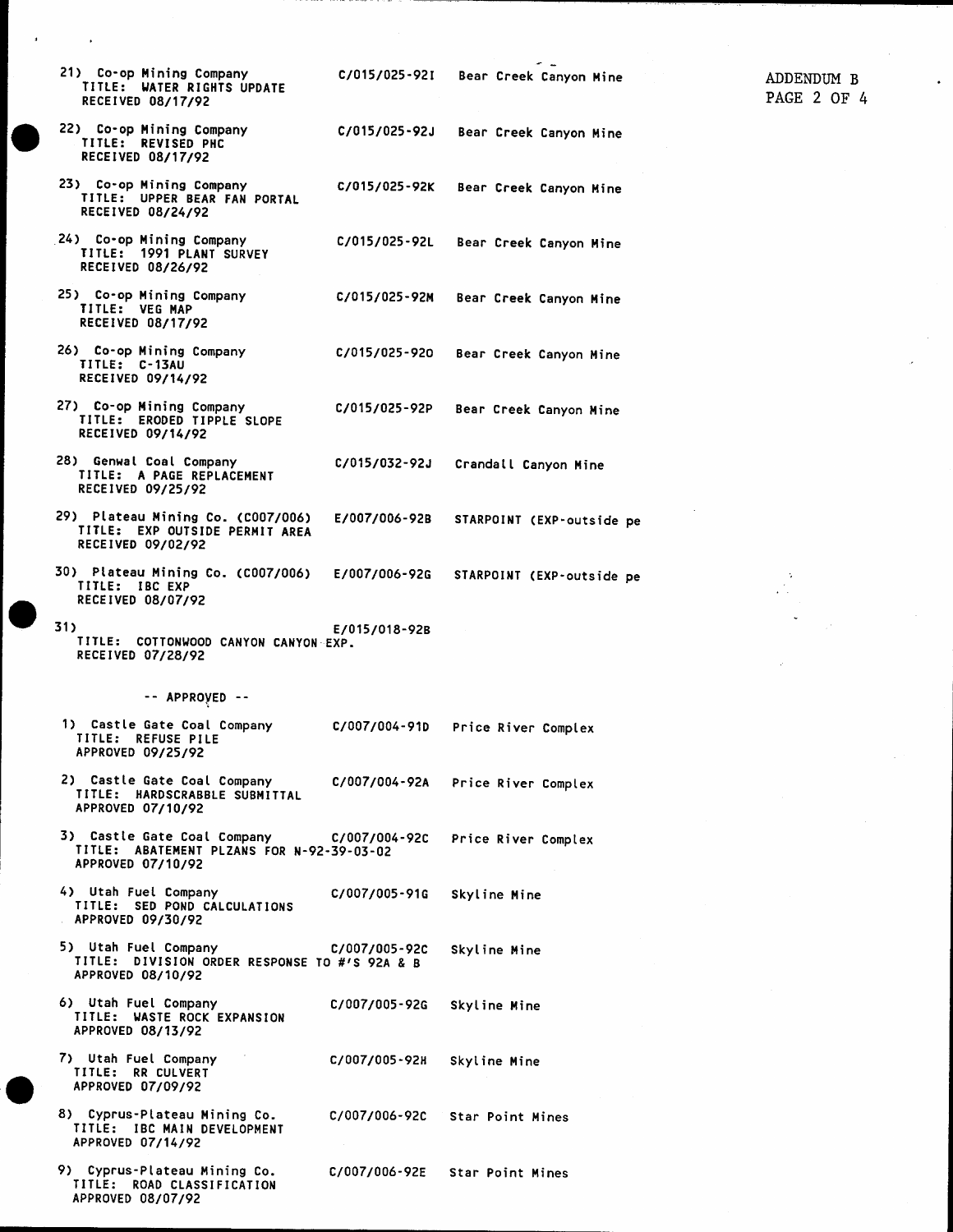TITLE: DITCHES 51,57,58 VARIANCE REQUEST APPROVED 08/07/92

11) Cyprus-Plateau Mining Co. C/007/006-92H **Star Point Mines** TITLE: REFUSE PILE MAP UPDATE APPROVED 08/18/92

سي جي

Geneva Mine

Centennial Project/Pinnac

Bear Creek Canyon Mine

- C/007/006-921 12) Cyprus-Plateau Mining Co. **Star Point Mines** TITLE: WEATHER STATION APPROVED 09/25/92
- 13) Sunnyside Reclamation & Salvage C/007/007-92E Sunnyside Mines TITLE: COARSE REFUSE DISPOSAL APPROVED 07/15/92
- 14) Sunnyside Reclamation & Salvage C/007/007-92F Sunnyside Mines TITLE: COARSE REFUSE BORROW AREA APPROVED 07/07/92
- 15) Kaiser Coal C/007/013-92B TITLE: BORROW AREA ACCESS ROAD APPROVED 09/25/92
- C/007/019-91A 16) Andalex Resources, Inc. TITLE: SPILLWAY POND C APPROVED 08/25/92
- 17) ANDALEX RESOURCES, INC. C/007/033-920 WILDCAT LOADOUT FACILITY TITLE: DISTURBED CULVERTS C-28 & C29 APPROVED 08/26/92
- 18) Beaver Creek Coal Company C/015/009-92A Trail Mountain #9 Mine TITLE: BONDING UPDATE APPROVED 07/01/92
- 19) Utah Power and Light C/015/017-92B Des-Bee-Dove Mines TITLE: L& F REVISION APPROVED 08/27/92
- 20) Utah Power and Light C/015/018-9.<br>TITLE: EAST MTN. DRILLING INSIDE PERMIT AREA C/015/018-92C Deer Creek Mine APPROVED 07/15/92
- 21) Utah Power and Light C/015/018-92D Deer Creek Mine TITLE: L & F REVISION APPROVED 08/27/92
- 22) Utah Power and Light C/015/018-92E Deer Creek Mine TITLE: UPDATED PERMIT PLAN APPROVED 09/11/92
- 23) Utah Power and Light C/015/019-92B Cottonwood/Wilberg Mines TITLE: LEGAL FINANCIAL REVISION APPROVED 08/27/92
- 24) Utah Power and Light C/015/019-92D Cottonwood/Wilberg Mines TITLE: CHANNEL CANYON APPROVED 08/14/92
- 25) Co-op Mining Company C/015/021-92E Trail Canyon Mine TITLE: 91 PLANT SURVEY APP 11B APPROVED 08/27/92
- 26) Co-op Mining Company C/015/025-92A Bear Creek Canyon Mine TITLE: C-8U APPROVED 08/07/92
- 27) Co-op Mining Company C/015/025-92E Bear Creek Canyon Mine TITLE: LOADOUT BELT & STORAGE EXPANSION APPROVED 07/06/92
- 28) Co-op Mining Company C/015/025-92F Bear Creek Canyon Mine TITLE: LUMP COAL RELOCATION APPROVED 07/07/92
- 29) Co-op Mining Company C/015/025-92K Bear Creek Canyon Mine TITLE: UPPER BEAR FAN PORTAL APPROVED 09/18/92
- 30) Co-op Mining Company C/015/025-92L TITLE: 1991 PLANT SURVEY APPROVED 08/27/92
- 31) Co-op Mining Company C/015/025-920 Bear Creek Canyon Mine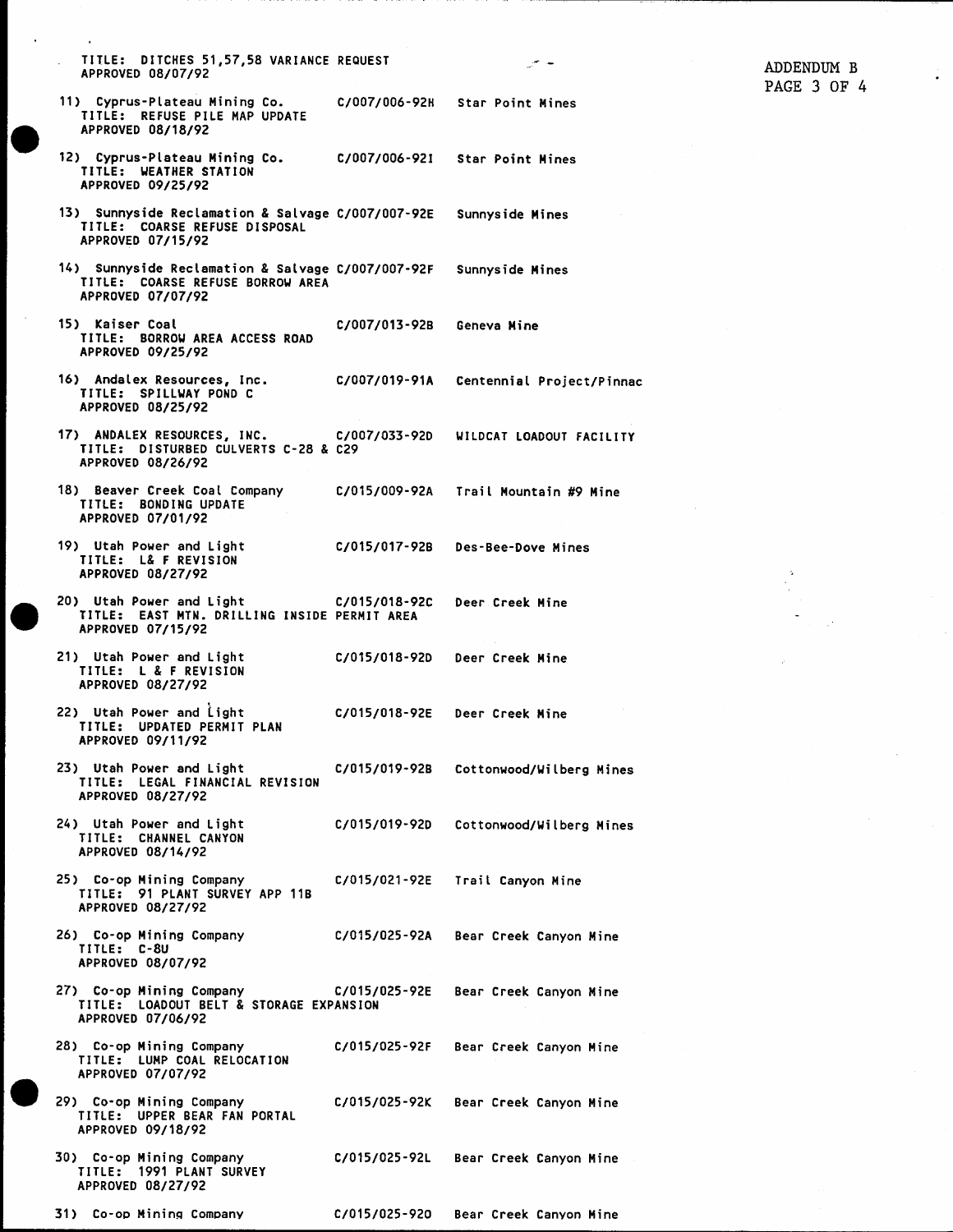APPROVED 09/25/92

32) Southern Utah Fuel Company<br>TITLE: EXPERIMENTAL SUBSIDENCE<br>APPROVED 09/17/92

 $\mathbf{v}$ 

C/041/002-92D

E/015/009-91A

Convulsion Canyon Mine

TRAIL MOUNTAIN MINE

سه می

 $\bullet$ 

33) TRAIL MTN. COAL COMPANY<br>TITLE: EXP APPROVED 08/28/92

 $34<sub>2</sub>$ 

E/015/018-92A TITLE: EAST MTN DRILLING # M-152<br>APPROVED 07/15/92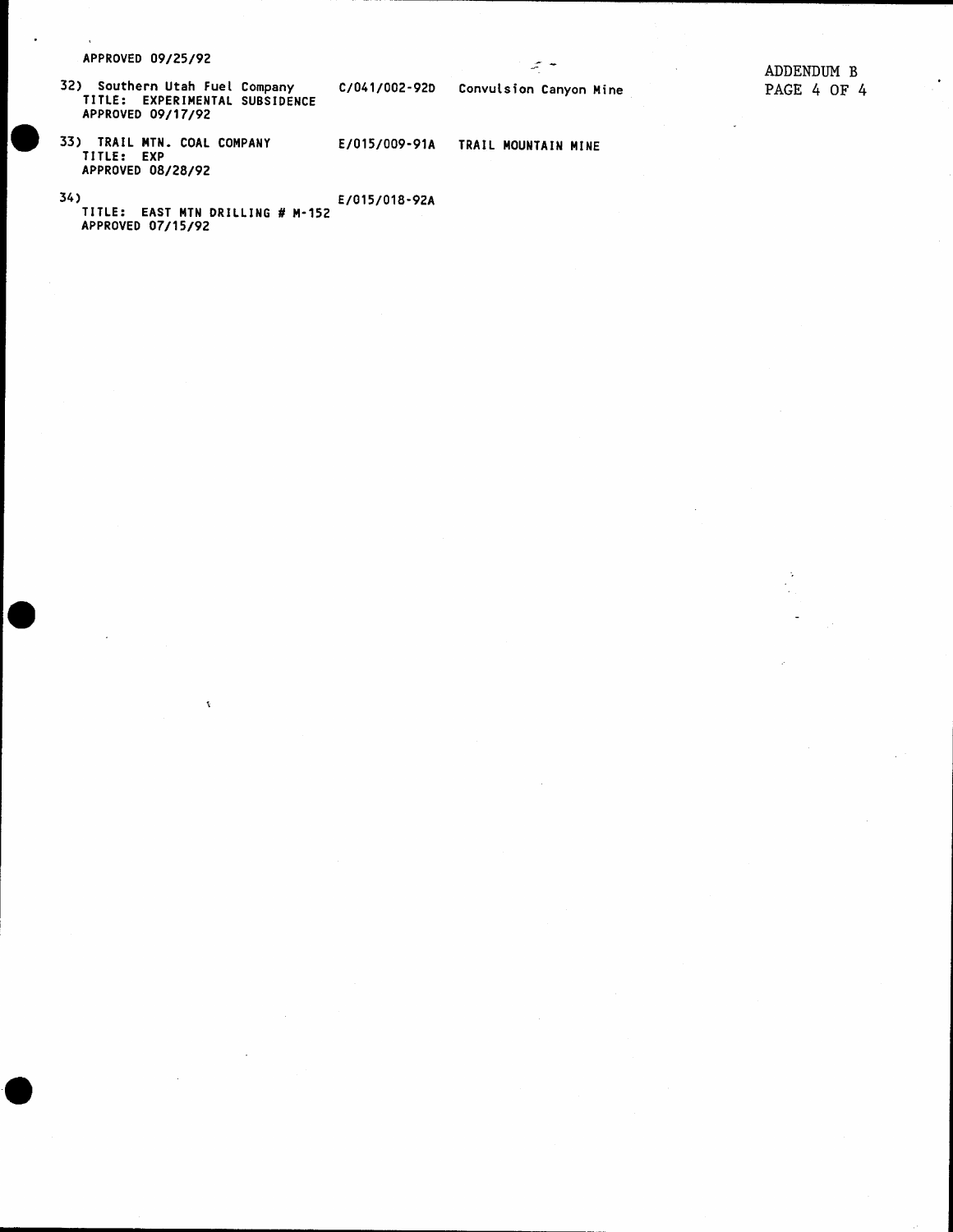#### ADDENDUM C

|                                            |   |                      |              | EXPLURATION TRACKING - JULY 1, 1992 THRU SEPTEMBER 1992 |                                  |                                           |        |                                           |                                              |
|--------------------------------------------|---|----------------------|--------------|---------------------------------------------------------|----------------------------------|-------------------------------------------|--------|-------------------------------------------|----------------------------------------------|
| SITE/INSPECTOR                             |   | <b>STATUS</b><br>F N | TEAM         | EXP #                                                   | RECEIVED                         | APPROVED                                  | DENTED | INSPECTED COMPLETED                       | FINAL<br><b>STATUS</b>                       |
| DEER CREEK<br>CYPRUS/PLATEAU               |   |                      | A<br>Ĥ.      | $E - 015 - 018 - 928$<br>E-007-006-928                  | 07/28/92<br>09/02/92             |                                           |        |                                           |                                              |
| AMERICAN COAL<br>COTTONWOOD/WILBERG        | ۴ | N                    | 8.<br>Ĥ      | E/043/008-91A<br>$E/015/019 - 91F$                      | 05/09/91<br>09/17/91 09/20/91    | 07/19/91                                  |        | 09/12/91 08/09/91<br>10/10/91?            | REPLACED THE 92G AMENDMENT<br>PORTALS SEALED |
| CYPRUS/PLATEAU<br>DEER CREEK<br>DEER CREEK |   |                      | A<br>A.<br>A | E/007/006-928<br>E/015/013-92A<br>$0/015/018 - 920$     | 02/06/92<br>04/29/92<br>04/29/92 | PROJECT ABANDONED<br>07/15/92<br>07/15/92 |        | PROJECT ABANDONED<br>10/15/92<br>10/15/92 | PROJECT ASANDONED<br>1HOLE #M-152            |
| CYPRUS/BLACKHAWK                           | F |                      | 8.           | E/007/038-92A                                           | 06/01/92                         | 07/09/92                                  |        | 07/22/92                                  | SHOLES<br>DEV STARTED / N-92-39-05-01 ISSUED |

ţ.

 $\zeta$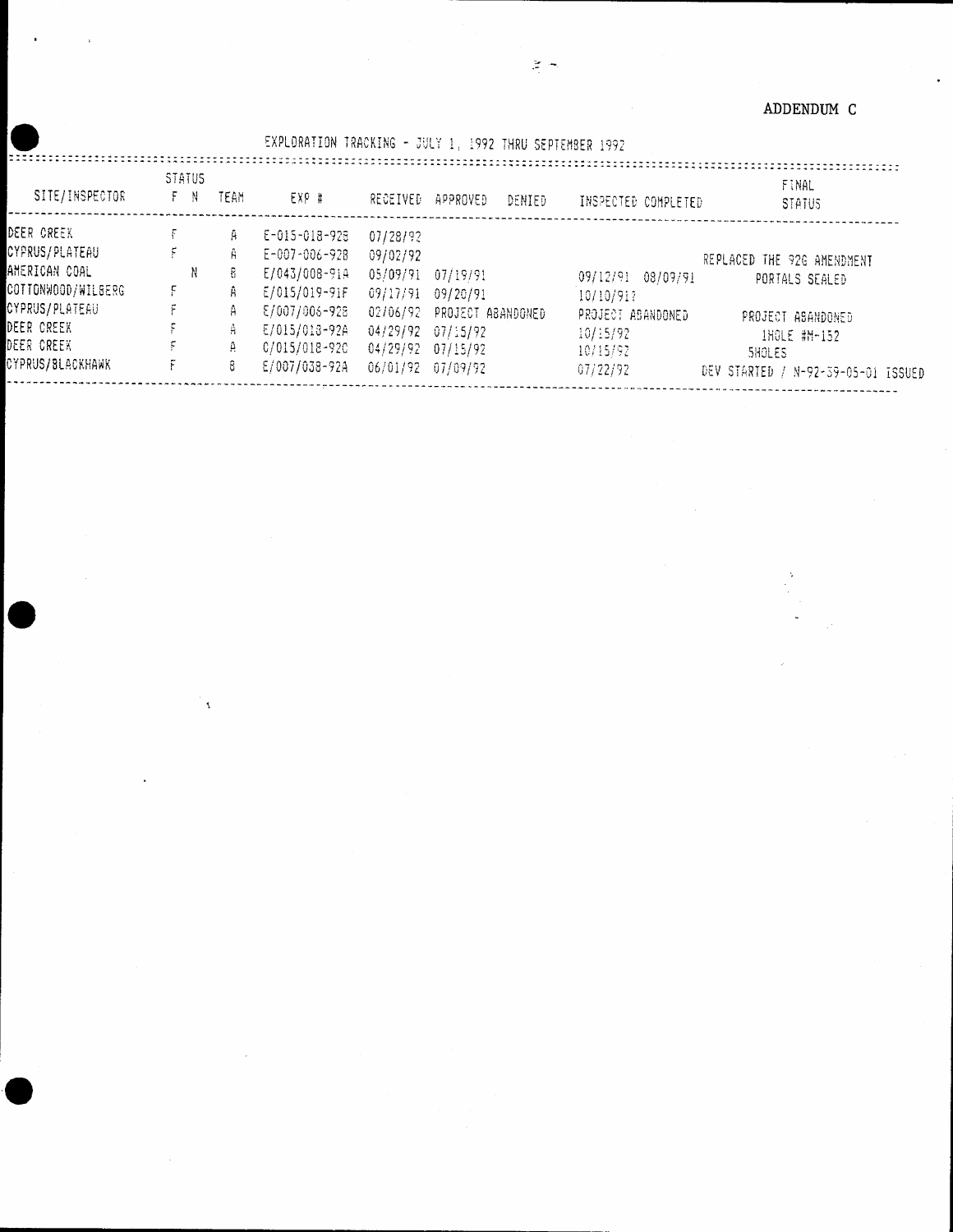

್ರ

COAL BONDS

**ADDENDUM** 

 $\overline{D}$ 

«Amax Coal Industries Sunnyside Coal Company<br>Sunnyside Mine Star Point Mine Cyprus Plateau Mining Corp. Skyline Mine Coastal States Energy Castle Gate Mine Blackhawk Coal Company Valley Camp of Utah, Inc.<br>Belina Mines Complex **ACT/007/006** Willow Creek Page 1 **ACT/007/005 ACT/007/004 MA/007/002 ACT/007/007** ACT/007/001 **NAME OF PROJECT** 173.2  $(4.2)$ 287.4 62.41 134.5 2 Disturbed Surface Acres **Present Bond** Amount 82,639,088 \$3,180,000 \$2,683,603 \$4,830,000 22,300,000 (Released)  $(510,000)$ Combination Surety Surety Surety Surety (Released) Surety **Bond Posted** (Ridered) Type of Surety Co.<br>25S100723365 (A) C.D. Issued for 64S100208576BCA (A) United Pacific Ins. Co National Fire Safeco Insurance Co. Aetna Casualty & for Undisturbed Land First Deed of Trust \$75,000 at Zions Surety Co. Aetna Casualty & Insurance Company #5615354 (A++) and Water Rights; #U605244-6 (A-) First National Bank  $#929-55. (A+)$ Hartford Principal Holder\* (Best's Rating) 7661 ÷. Year Date (Hidered) 7/12/84 88/169 11/26/85 (OS/OE/Z) 18/1/21 Posted 1/31/86 Cost per 227,887.00 \$42,493.00 \$19,952.00 00'114'00 Acre \$9,182.63 00'1862\$ Transfer Permit ISsued (5-Yr Date<br>Original  $(06/bZ/Z1)$  $(68/21/11)$ Renewal)  $(8/1/8)$  $(4/30/87)$ 12/24/84  $(1/28/82)$  $(26/1/5)$ 12/24/84  $(16/9/1)$ 08/02/9 18/24/84 Permit 1/6/86 \$1,850,500 (6/20/89); Bonds Co. 5/26/89 6/90 3/13/89 Active Status; Escrow Agreement Finalized Signed 11/2/90; Ridered Reclamation Agreement **Z6/6/9** added 3/15/90; Rider added replaced 7/30/90; Rider Original Bond Amount -\$91,550 8/13/85) \$2,585,609 Original Posted; (Released Changed surety companies Insurance Company. Previous bond under Federal released 7/30/90; Final bond Transferred from Kalser Coal released 8/24/92 18/1/21 As of September 30, 1992 Comments

Agreement 8/28/89

 $\mathbf{I}$ 

 $\overline{\mathbb{R}}$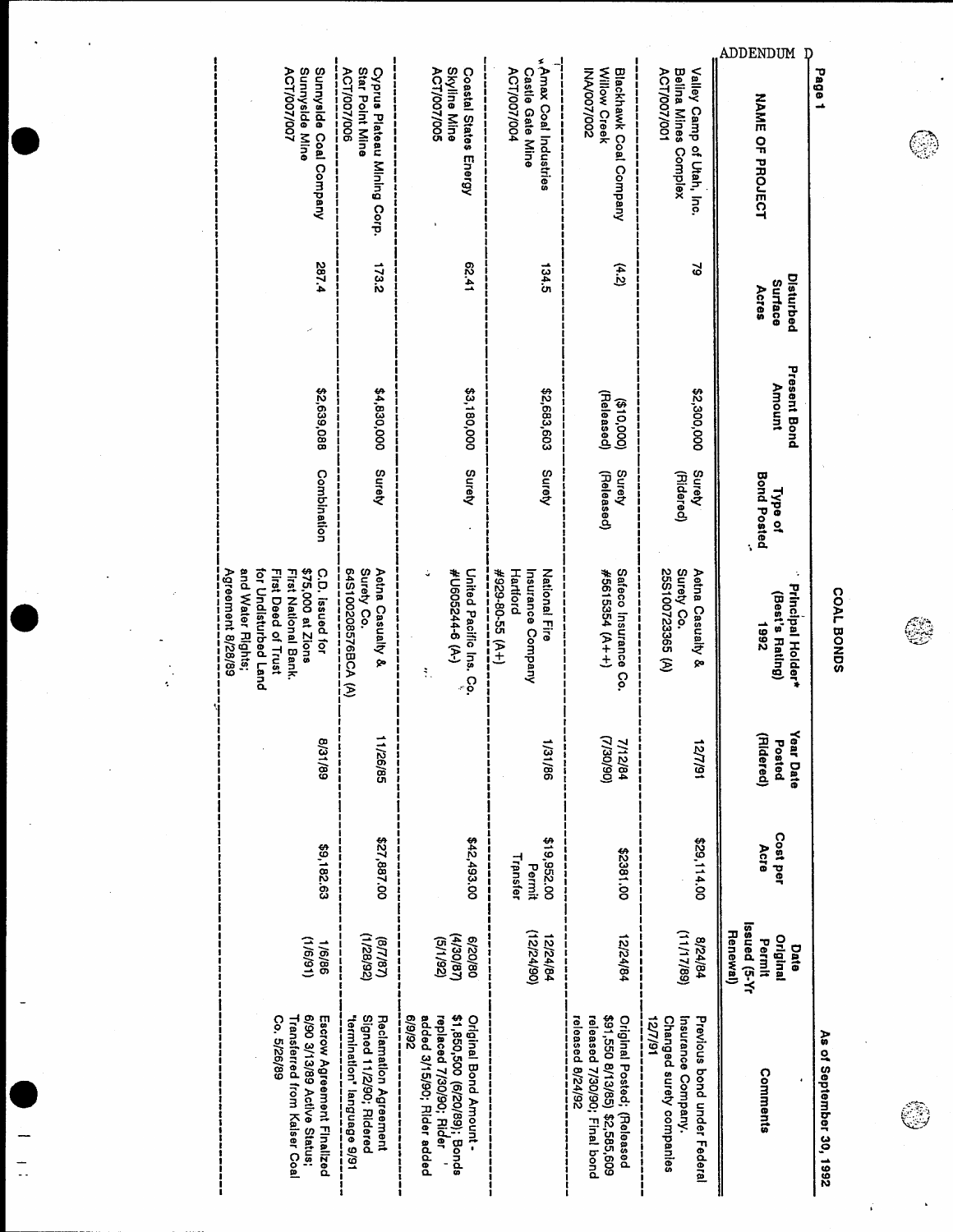| Page <sub>2</sub>                                                              |                               |                                      |                                    |                                                                                                             |                                              |                                               |                                                        | As of September 30, 1992                                                                               |
|--------------------------------------------------------------------------------|-------------------------------|--------------------------------------|------------------------------------|-------------------------------------------------------------------------------------------------------------|----------------------------------------------|-----------------------------------------------|--------------------------------------------------------|--------------------------------------------------------------------------------------------------------|
| UDDENDUM D<br><b>NAME OF PHOLECT</b>                                           | Disturbed<br>Surface<br>Acres | <b>Present Bond</b><br><b>Amount</b> | <b>Bond Posted</b><br>Type of      | Principal Holder*<br>(Best's Rating)<br>2661                                                                | Year Date<br>(Ridered)<br>Posted             | Cost per<br>Acre                              | Issued (5-Yr<br>Renewal)<br>Original<br>Permit<br>Date | Comments                                                                                               |
| <b>ACT/007/007</b><br>Sunnyside Mine<br>Kalser Coal Corp.                      |                               | (\$3,397,349)                        |                                    | with SRS 3/9/89;<br>Bond<br>Replaced by SRS<br>2/13/87: Agreement<br>Transferred to SRS<br>Filed Chapter 11 | 98/9/                                        |                                               |                                                        |                                                                                                        |
| Sage Point-Dugout Canyon<br>Sunedco<br><b>REV/OO7/OO9</b>                      | Disturbance<br>중              | (Released)<br>(\$611,875)            | Surety<br>(Released)               | #8090-86-10 (A++)<br>Federal Insurance Co.                                                                  | 08/8/2                                       | disturbance<br>5/19/87 No<br>released<br>Bond | Revoked)<br>5/19/87<br>(Permit                         |                                                                                                        |
| U. S. Fuel Co.<br>ACT/007/011<br><b>Hiawatha Mines Complex</b>                 | 290                           | \$2,329,000<br>\$1,450,000           | <b>Self Bond</b><br>Surety         | DOGM and OSM<br>Ko1733369 (A-)<br>North America<br>hsurance Company of                                      | $\vec{p}$<br>土<br>116/86<br>15/83            | \$13,031.00                                   | (SPI3/92)<br>3/13/87                                   |                                                                                                        |
| Wellington Prep. Plant<br>ACT/007/012<br>Kaiser Coal Corp.                     | 95C                           | (\$4,360,775)                        | Self-Bond                          | 2/13/87; Replaced by<br>Chapter 11<br>and Mining; Filed"<br><b>Genwal ILOC</b><br>Division of Oil, Gas      | Transferred<br>68/01/01<br>1/31/86<br>Permit | \$12,249.00                                   | 12/10/84                                               | Bankrupt                                                                                               |
| Wellington Prep. Plant<br><b>ACT/007/012</b><br><b>Castle Valley Resources</b> | 998                           | 22,591,000                           | Apung.<br>Bond                     | Safeco Insurance Co.<br>$#5612986 (A+A)$                                                                    | 68/92/01                                     | \$7,278.00                                    | (68/01/21)                                             | Permit Transfer to Genwal<br>18/2121<br><b>Castle Valley Resources</b><br>10/10/89; Permit Transfer to |
| <b>ACT/007/013</b><br>Geneva (Horse Canyon Mine)<br>Kaiser Coal Corp.          | g                             | (618, 649)                           | <b>Self Bond</b>                   | and Mining, and OSM<br>Division of Oil, Gas                                                                 | <b>Chapter 11</b><br>Й,<br>Filed<br>13/87    | \$18,373.00                                   |                                                        | Transferred from U.S. Steel<br>11/4/85                                                                 |
| ACT/007/013<br>Kalser Coal Corp.<br>Horse Canyon Mine                          | g                             | (\$1,359,600)                        | Irrevocable<br>Credit<br>Letter of | <b>Chase Manhattan</b><br><b>Bank No. PG632732</b><br>ţ.                                                    | 4/12/90                                      |                                               |                                                        | 16/22/1 MBOD<br>Released by OSM 1/26/91;                                                               |
|                                                                                |                               |                                      |                                    |                                                                                                             |                                              |                                               |                                                        |                                                                                                        |

 $\ddotsc$ 

COAL BONDS

 $\lambda$ 

Q

d<br>N ì ņ ę

٣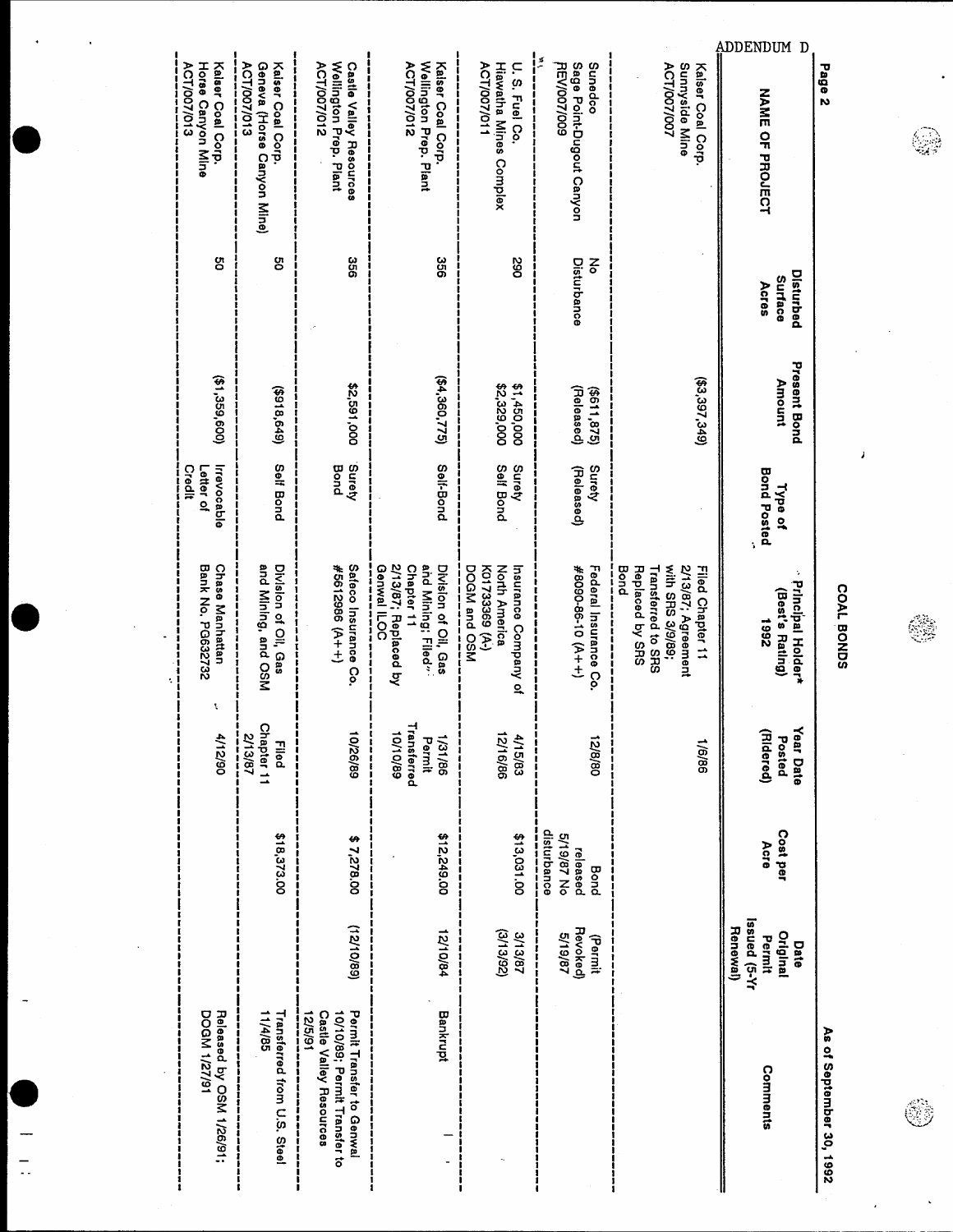| Page 3                                                               |                               |                               |                                              |                                                                                                                                |                                  |                  |                                                        | As of September 30, 1992                                                                                                                              |
|----------------------------------------------------------------------|-------------------------------|-------------------------------|----------------------------------------------|--------------------------------------------------------------------------------------------------------------------------------|----------------------------------|------------------|--------------------------------------------------------|-------------------------------------------------------------------------------------------------------------------------------------------------------|
| ADDENDUM D<br><b>NAME OF PROJECT</b>                                 | Disturbed<br>Surface<br>Acres | <b>Present Bond</b><br>Amount | <b>Bond Posted</b><br>Type of<br>١           | Principal Holder*<br>(Best's Rating)<br>2661                                                                                   | Year Date<br>(Ridered)<br>Posted | Cost per<br>Acre | ISSued (5-Yr<br>Renewal)<br>Orlginal<br>Permit<br>Date | Comments                                                                                                                                              |
| ACT/007/013<br>Horse Canyon Mine<br>Intermountain Power Agency       | g                             | 200'096'1\$                   | Credit<br>Irrevocable<br>Letter of           | Bank<br>Zions First National                                                                                                   | 06/2/                            |                  | 5/6/91                                                 | 13/3/91<br>5/6/91; Bond Increased<br>Mine 4/5/90; Permit issued<br><b>IPA Acquired Horse Canyon</b>                                                   |
| ACT/007/016<br>Gordon Creek #2, 7 & 8<br>Mountain Coal Co.           | 17.58                         | C++'1+9\$<br>\$45,900         | Surety<br>Surety                             | #8082-93-00 (A-)<br>Insurance Co<br>United Pacific<br>$0.62 - 99 - 65 (A)$                                                     | 11/22/11<br>18/11/8              | \$39,098.00      | (8/82/8)<br>18/27/84                                   | levguage 9/91<br><b>Ridered "termination</b> "                                                                                                        |
| Mountain Coal Co.<br>Gordon Creek #3 & #6<br>ACT/007/017             | 17.3                          | \$138,400                     | Surety                                       | Ridered 7/13/87<br>Effective 6/26/87<br><b>I-Bond Release</b><br>U-629895 (A-) Phase<br><b>United Pacific</b><br>Insurance Co. | 99/61/6<br><b>7/13/87</b>        | 88,000.00        | (10/EL/11)<br>98/61/6                                  | \$346,000<br><b>Original Bond Amount</b>                                                                                                              |
| ACT/007/018<br>Soldier Canyon Mine<br>Soldier Creek Coal Co.         | 22.80                         | \$3,238,000                   | Surety                                       | <b>Rider</b><br>#8107-37-63 (A++)<br>Federal Insurance Co.                                                                     | (16/9)<br>28/6                   |                  | 6/10/85<br>(26/85)                                     | conjunction with renewal<br>5/2/91; Increased in<br>Increased from \$577,000                                                                          |
| ACT/007/019<br><b>Andalex Resources</b><br><b>Centennial Project</b> | 34.2                          | \$699,000<br>\$381,839        | Surety<br>Surety                             | SU1354086<br>434593 (A) &<br>Utica Mutual Insurance                                                                            | 5/16/83<br>(06/8l)               | \$31,603.00      | (26/81)<br>(28/5/6)<br>28/6/1                          | <b>OG/E/Z</b><br>Increased to \$1,080,839 on                                                                                                          |
| <b>REC/007/021</b><br>Blazon #1 Mine<br>North American Equities      | $\frac{1}{9}$                 | (Forlelted)<br>\$38,000       | S43865<br>of Credit<br>Letter<br>Irrevocable | of Denver<br><b>United Bank</b>                                                                                                | 68/9/9                           | \$25,333.00      | 11/12/85                                               | 5/24/91-Cashler's Check to<br>4/30/91; Bond forfelted<br>Division<br>reduced from \$48,400<br>LOC with First interstate Bank<br>replaced 2/91; Amount |
| ACT/007/022<br>Mountain Coal Co.<br>C.V. Spur                        | $\vec{B}$                     | \$2,441,745                   | Surety                                       | United Pacific<br>(A-) U-629894<br>Insurance Company<br>٢                                                                      | 18/22/4                          | \$15,260.00      | (88/9/8)<br><b>8/9/8</b>                               | Ienguage 9/91<br>Ridered "termination"                                                                                                                |

COAL BONDS

€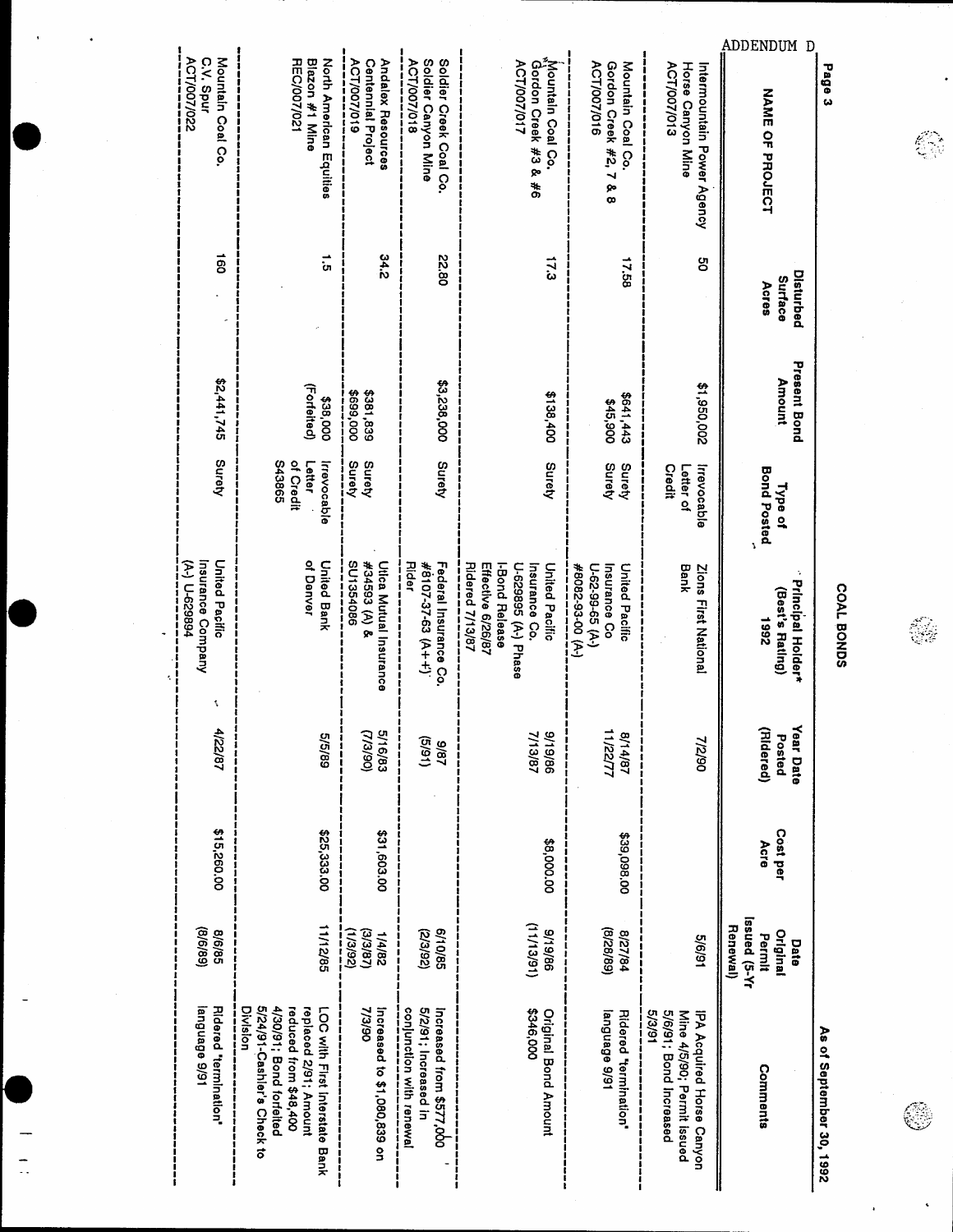| <b>Present Bond</b><br><b>Amount</b><br><b>Bond Posted</b><br>Type of<br>Principal Holder*<br>(Best's Rating)<br>7861<br>(Ridered)<br>rear Date<br>Posted | COML BONDS<br>Cost per<br>Acre                   |
|-----------------------------------------------------------------------------------------------------------------------------------------------------------|--------------------------------------------------|
| 000'112\$<br>5813,795<br>Credit<br>Irrevocable<br>Letter of<br>#13076<br>Citizen's Fidelity Bank<br>4/24/92                                               | \$13,563.00                                      |
| Surety<br>Surety<br>Surety Company<br>Aetna Casualty &<br>#8107-37-63 (A++)<br>Federal Ins. Co.<br>26/12/6<br>88/21/01                                    | 64S100767004BCA (A)<br>\$16,129.00<br>\$9,860.00 |
|                                                                                                                                                           |                                                  |
|                                                                                                                                                           |                                                  |
|                                                                                                                                                           |                                                  |
| IX-S) penss<br>Renewal)<br>10/24/88<br>Original<br>68/9/9<br>Permit<br>Date                                                                               |                                                  |

 $\frac{1}{\sqrt{2}}$ 

COAL BONDS

€

S

 $\bigcirc \hspace{-0.5ex} \bigcirc$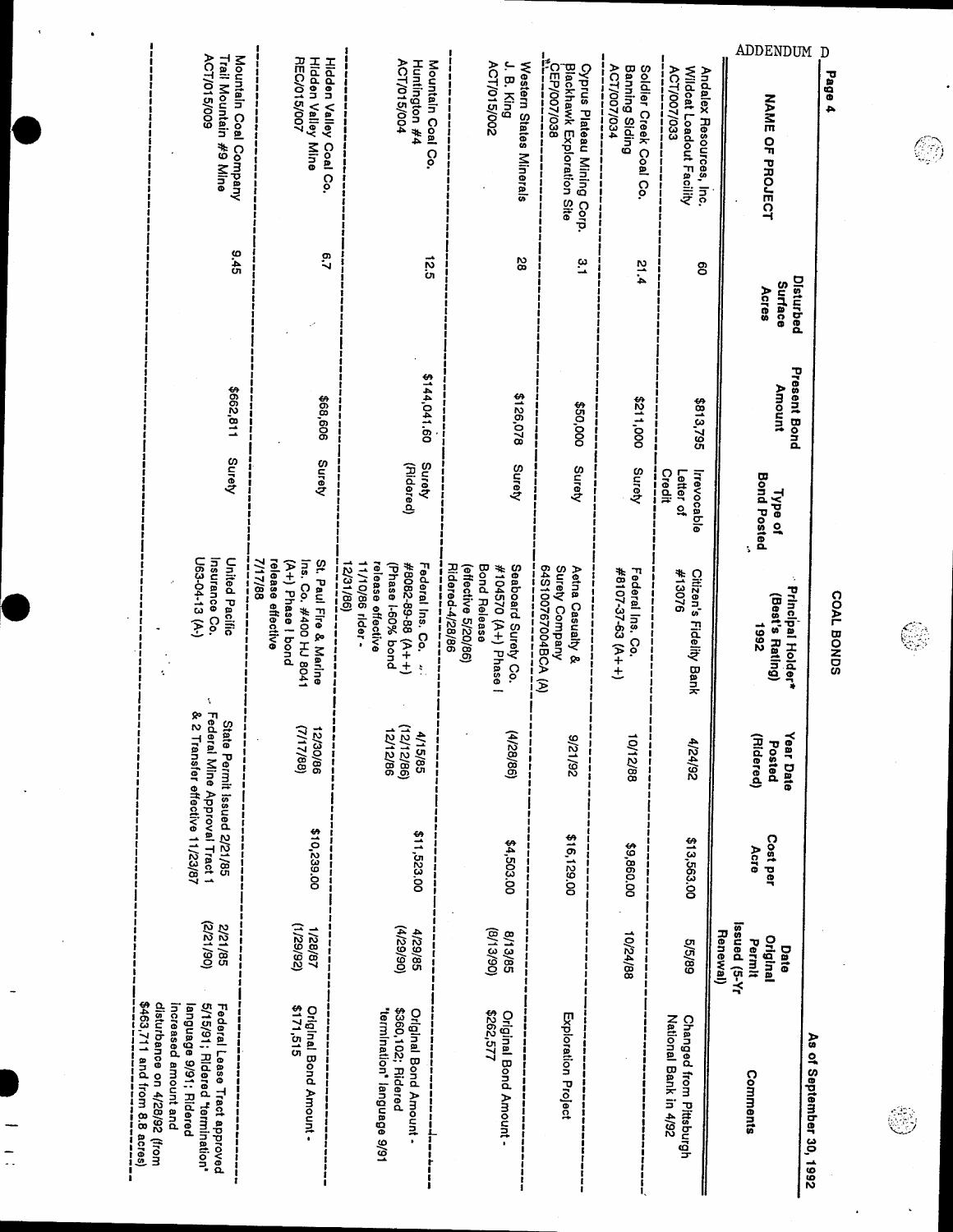| D<br>Page 5              | ADDENDUM                                              | ACT/015/015<br>Emery Deep                       | <b>ACT/015/017</b><br>Pacificorp<br>Des-Bee-Dove                                              | ACT/015/018<br>Pacificorp<br>Deer Creek                                                                                                                                                                                            | Pacificorp<br>ACT/015/019                                                                                                                                                                                           | Co-op Mining Co.<br>ACT/015/021<br><b>Trail Canyon</b> |                                                                           |
|--------------------------|-------------------------------------------------------|-------------------------------------------------|-----------------------------------------------------------------------------------------------|------------------------------------------------------------------------------------------------------------------------------------------------------------------------------------------------------------------------------------|---------------------------------------------------------------------------------------------------------------------------------------------------------------------------------------------------------------------|--------------------------------------------------------|---------------------------------------------------------------------------|
|                          | <b>NAME OF PROJECT</b>                                | Consolidation Coal Co.                          |                                                                                               |                                                                                                                                                                                                                                    | Cottonwood/Wilberg                                                                                                                                                                                                  |                                                        | ACT/015/025<br>Co-op Mining Co.<br>Bear Canyon                            |
|                          | Disturbed<br>Surface<br>Acres                         | 747                                             | 74.5                                                                                          | ပ္တ                                                                                                                                                                                                                                | Z6'99                                                                                                                                                                                                               | $\vec{0}$                                              | $\vec{0}$                                                                 |
|                          | <b>Present Bond</b><br>Amount                         | \$3,454,443 (for<br>mine & prep<br>plant areas) | \$1,837,712                                                                                   | \$2,000,000                                                                                                                                                                                                                        | \$2,071,098                                                                                                                                                                                                         | \$200,000                                              | \$290,000                                                                 |
|                          | <b>Bond Posted</b><br>Type of<br>٩,                   | Surety                                          | Surety                                                                                        | Surety                                                                                                                                                                                                                             | Surety                                                                                                                                                                                                              | Irrevocable<br><b>Credit</b><br>Letter of              | Credit<br>Irrevocable<br>Letter of                                        |
| COAL BONDS               | Principal Holder*<br>(Best's Rating)<br><b>Z661</b>   | Seaboard Surety<br>#188617 (A+)                 | of Reading, PA.<br>American Casualty Co.<br>4926-00-83 (A+)                                   | effective 9/17/92<br>of Reading, PA,<br>American Casualty Co.<br>#927-21-58 (A+) Rider                                                                                                                                             | American Casualty Co.<br>of Reading, PA.<br>$( + \sqrt{61.36} - 13)$                                                                                                                                                | West One Bank<br><b>75-557</b>                         | Matures 7/12/92 -<br><b>Capital City Bank</b><br>#1055                    |
|                          | Year Date<br>Aldered)<br>Posted                       | (16/8/9)<br>12/11/85                            | 38/92/1                                                                                       | (29/17/92)<br>3/15/85                                                                                                                                                                                                              | $\left($ a $/$ c $/$ l $\downarrow$ l $\right)$<br>6/15/84<br>(06/1/9)                                                                                                                                              | 6/15/89                                                | (Amended)<br>(for C.W.<br>Mining)<br><b>D6/Z1/4</b><br>7/12/92<br>Expires |
|                          | Cost per<br>Acre                                      | \$13,986.00                                     | \$24,667.00                                                                                   | \$35,714.00                                                                                                                                                                                                                        | <b>CO.649.002</b>                                                                                                                                                                                                   | 00'000'02\$                                            | \$29,000.00                                                               |
|                          | IX-Si penss<br>Renewal)<br>Original<br>Permit<br>Date | 8/8/82<br>(16/8/1)<br>98/2/1                    | (16/16/91)<br>58/62/8                                                                         | (16/1/2)<br><b>2/7/86</b>                                                                                                                                                                                                          | (2/69)<br>7/6/84                                                                                                                                                                                                    | <b>GB/OC/S</b>                                         | (16/02/5)<br>11/1/85                                                      |
| As of September 30, 1992 | Comments                                              |                                                 | PacifiCorp 12/90; Ridered<br>New Bond Submitted for<br>termination <sup>+</sup> language 9/91 | amendment changes 9/92<br>\$1,224,000; New Bond<br>from \$1,724.000 to include<br>9/88; Original Bond Amount -<br>Waste Rock Storage Added<br>language 9/91; Increased<br>Submitted for PacifiCorp<br>12/90; Ridered "termination" | "termination" language 9/91<br>amount); Ridered<br>Pacificorp with revised<br>\$1,586,008 (New Bond<br>6/7/90 for Waste Rock Site -<br>Amount-\$1,294,522 Ridered<br>Submitted 11/20/90 for<br><b>Original Bond</b> | Automatically Renewable                                | Automatically Renewable                                                   |

je.

 $\overline{\phantom{a}}$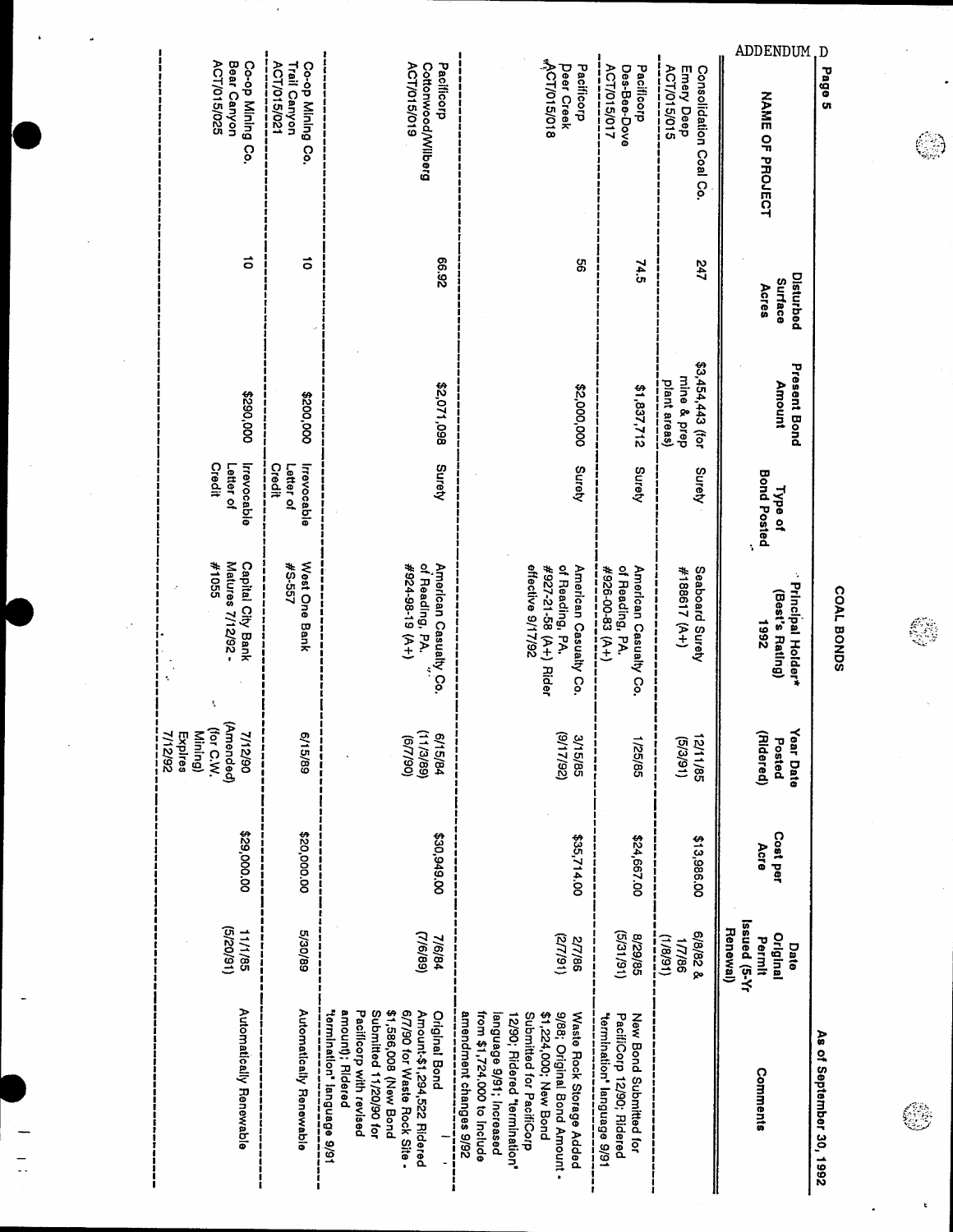|--|

 $\ddot{\phantom{0}}$ 

COAL BONDS

€

コーカーコーディ **2001 1997** 

G)

| <b>ACT/043/008</b><br>Boyer Mine<br>Summit Coal Co.<br><b>REV/043/001</b><br>Summit Minerals<br>ACT/041/005<br>ACT/041/002<br>Southern Utah Fuel Co.<br>Knight Mine<br>Coal Search Corp.<br>Convulsion Canyon Mine<br>Coastal States Energy Co.<br>ACT/019/004<br><b>ACT/015/032</b><br>Blackhawk Mine<br>ACT/015/032<br><b>Black Jack #1 Mine</b><br>(Exploration)<br>New Tech Mining Co.<br><b>Crandall Canyon Mine</b><br>Genwal Coal Co<br>Crandall Canyon Mine<br>Genwal Coal Co.<br><b>NAME OF PROJECT</b><br>ठै<br>67.79<br>õ<br>22<br>ă,<br><u>م:</u><br>Surface<br>Acres<br>(930,534.49)<br><b>Amount</b><br>31,690,000<br>3100,900<br>\$800,000<br>008'021\$<br>000'892\$<br>\$10,000<br>Surety<br>Surety<br>Subord.<br><b>Subord.</b><br>Surety<br>Agreement<br>Agreement<br>Cash<br>Account<br>Escrow<br><b>Bond Posted</b><br>Type of<br>Park City, Utah) Permit<br>Wallsburg, UT) (Permit<br>Seaboard Surety Co.<br>Revoked 8/4/89<br><b>Denled</b><br>Division (Real Estate in<br>#164898 (A+)<br>Division (Real Estate In<br>U605244-14 (A-)<br>United Pacific<br>Revoked Permit 9/88<br>#72-3024-006<br>Tirst interatate Bank<br>#4689175 (A++)<br>Safeco Ins. Co.<br>Insurance Co.<br>(Invalid Loadout)<br>(Best's Rating)<br>2661 | ADDENDUM<br>D | Page 6 |          |                     |                          |                                                  |         |                  |                                                        |
|------------------------------------------------------------------------------------------------------------------------------------------------------------------------------------------------------------------------------------------------------------------------------------------------------------------------------------------------------------------------------------------------------------------------------------------------------------------------------------------------------------------------------------------------------------------------------------------------------------------------------------------------------------------------------------------------------------------------------------------------------------------------------------------------------------------------------------------------------------------------------------------------------------------------------------------------------------------------------------------------------------------------------------------------------------------------------------------------------------------------------------------------------------------------------------------------------------------------------------------------------|---------------|--------|----------|---------------------|--------------------------|--------------------------------------------------|---------|------------------|--------------------------------------------------------|
|                                                                                                                                                                                                                                                                                                                                                                                                                                                                                                                                                                                                                                                                                                                                                                                                                                                                                                                                                                                                                                                                                                                                                                                                                                                      |               |        | Dequited | <b>Present Bond</b> | <b>Principal Holder*</b> | Ś<br><b>Aldered</b><br>Posted<br><b>Par Date</b> |         | Cost per<br>Acre | Issued (5-Yr<br>Renewal)<br>Original<br>Permit<br>Date |
|                                                                                                                                                                                                                                                                                                                                                                                                                                                                                                                                                                                                                                                                                                                                                                                                                                                                                                                                                                                                                                                                                                                                                                                                                                                      |               |        |          |                     |                          | 7/30/90                                          |         | \$27,630.00      | (68/14/9)                                              |
|                                                                                                                                                                                                                                                                                                                                                                                                                                                                                                                                                                                                                                                                                                                                                                                                                                                                                                                                                                                                                                                                                                                                                                                                                                                      |               |        |          |                     |                          | 7/11/88                                          |         |                  |                                                        |
|                                                                                                                                                                                                                                                                                                                                                                                                                                                                                                                                                                                                                                                                                                                                                                                                                                                                                                                                                                                                                                                                                                                                                                                                                                                      |               |        |          |                     |                          | 1/23/84 &<br>2/14/79                             |         | \$4,241.00       |                                                        |
|                                                                                                                                                                                                                                                                                                                                                                                                                                                                                                                                                                                                                                                                                                                                                                                                                                                                                                                                                                                                                                                                                                                                                                                                                                                      |               |        |          |                     |                          | <b>Z6/EZ//</b><br>19/21/1                        |         | \$24,929.93      | (26/02/9)<br>2/19/87                                   |
|                                                                                                                                                                                                                                                                                                                                                                                                                                                                                                                                                                                                                                                                                                                                                                                                                                                                                                                                                                                                                                                                                                                                                                                                                                                      |               |        |          |                     |                          |                                                  | 06/91/6 | \$20,000.00      | 10/31/88                                               |
|                                                                                                                                                                                                                                                                                                                                                                                                                                                                                                                                                                                                                                                                                                                                                                                                                                                                                                                                                                                                                                                                                                                                                                                                                                                      |               |        |          |                     |                          |                                                  | 98/t/9  | \$6,332.00       | Permit Denial<br>2/26/88                               |
|                                                                                                                                                                                                                                                                                                                                                                                                                                                                                                                                                                                                                                                                                                                                                                                                                                                                                                                                                                                                                                                                                                                                                                                                                                                      |               |        |          |                     |                          | 58/2/8                                           |         | \$14,414.00      | 5/15/87                                                |

\*All of the bonding companies are listed in the Federal Register, July 1, 1992, the Department of Treasury listing of Surety Companies acceptable on Federal bonds.

 $\frac{1}{1}$ 

A:\COAL.BND